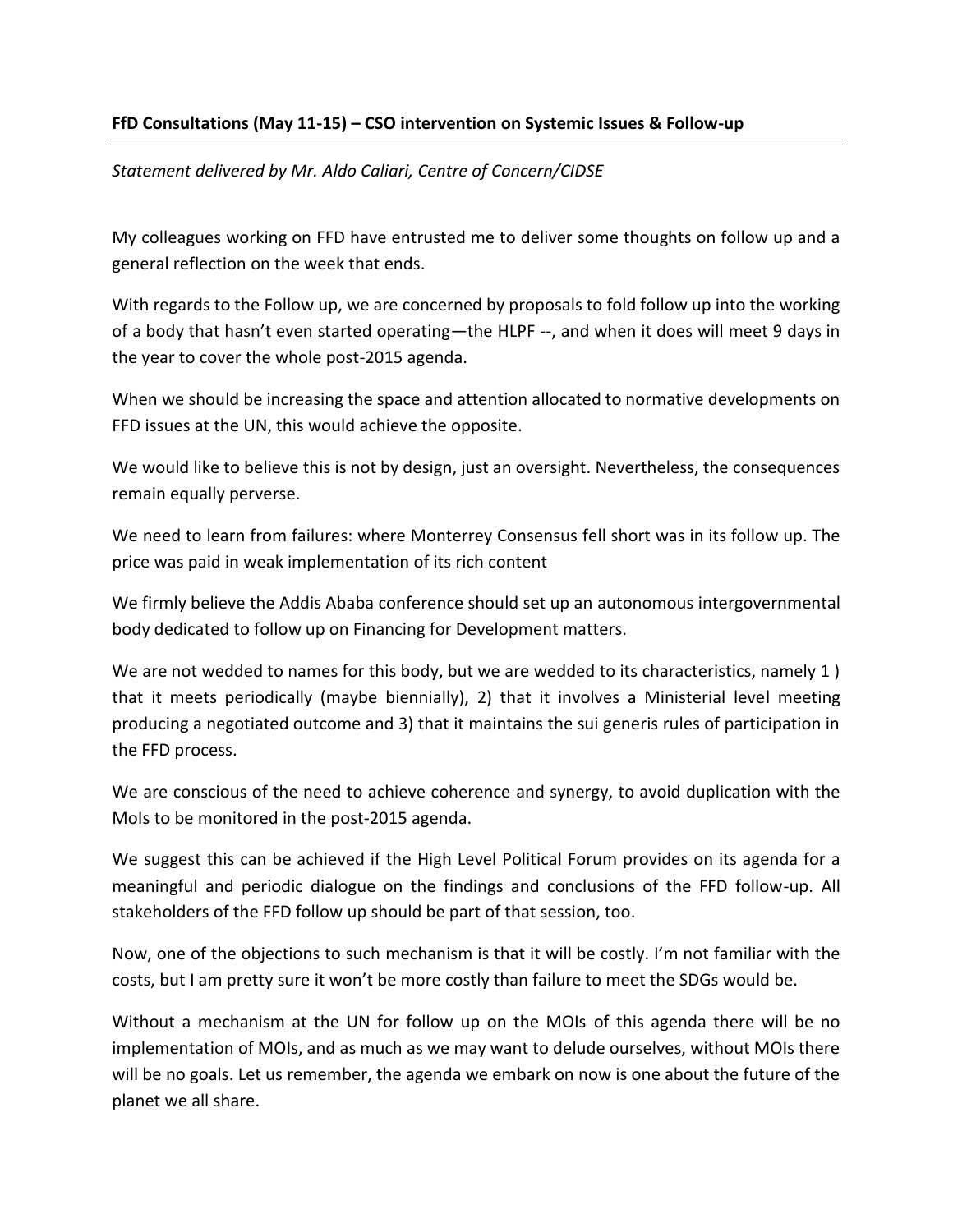General comment on this week

In spite of what I just said about its follow up, Monterrey was an ambitious and remarkable consensus.

Those who were there, like I was, would remember people talked a lot at the time about the "Spirit of Monterrey." This was something you could feel in the air: governments willing to get out of their comfort zones to create a strong compact of actions.

We are worried that this week we have not seen anything similar. We do not see a "spirit of Addis Ababa" rising.

At the rhetorical level, yes, everybody in this room speaks of ambition.

But the positions we have heard are not ambitious - - quite the opposite. We hear:

--governments cannot ensure ---only "seek to ensure" things [in Monterrey there were plenty of "we agree", "we will ensure", "we commit"]

--negative response to any increase on resources for anything, [including rejection of some innovative sources of finance that are by now undoubtedly feasible]

--no willingness to reexamine trade and finance rules developed under a different paradigm through a sustainable development lens

--the accord cannot even "invite" the Bretton Woods Institutions to do anything? – why cannot countries that are all shareholders of those same institutions not make a political commitment on what they will pursue therein? The G20 does this all the time (and they are just 20 shareholders!)

-- key principles such as the Rio principles are questioned, ironically by the same governments that want to rebaptize this conference as one about financing sustainable development

--Not only is there limited ambition in commitments, but we heard attempts to renege on existing ones

We wish to remind governments that two other important conferences are hanging from the outcome of this one. Two that will decide the vision on the type of development we want for the next 15 years.

What we saw is not the spirit that can create the trust and strong foundations for such a large undertaking as the international community is about to embark on.